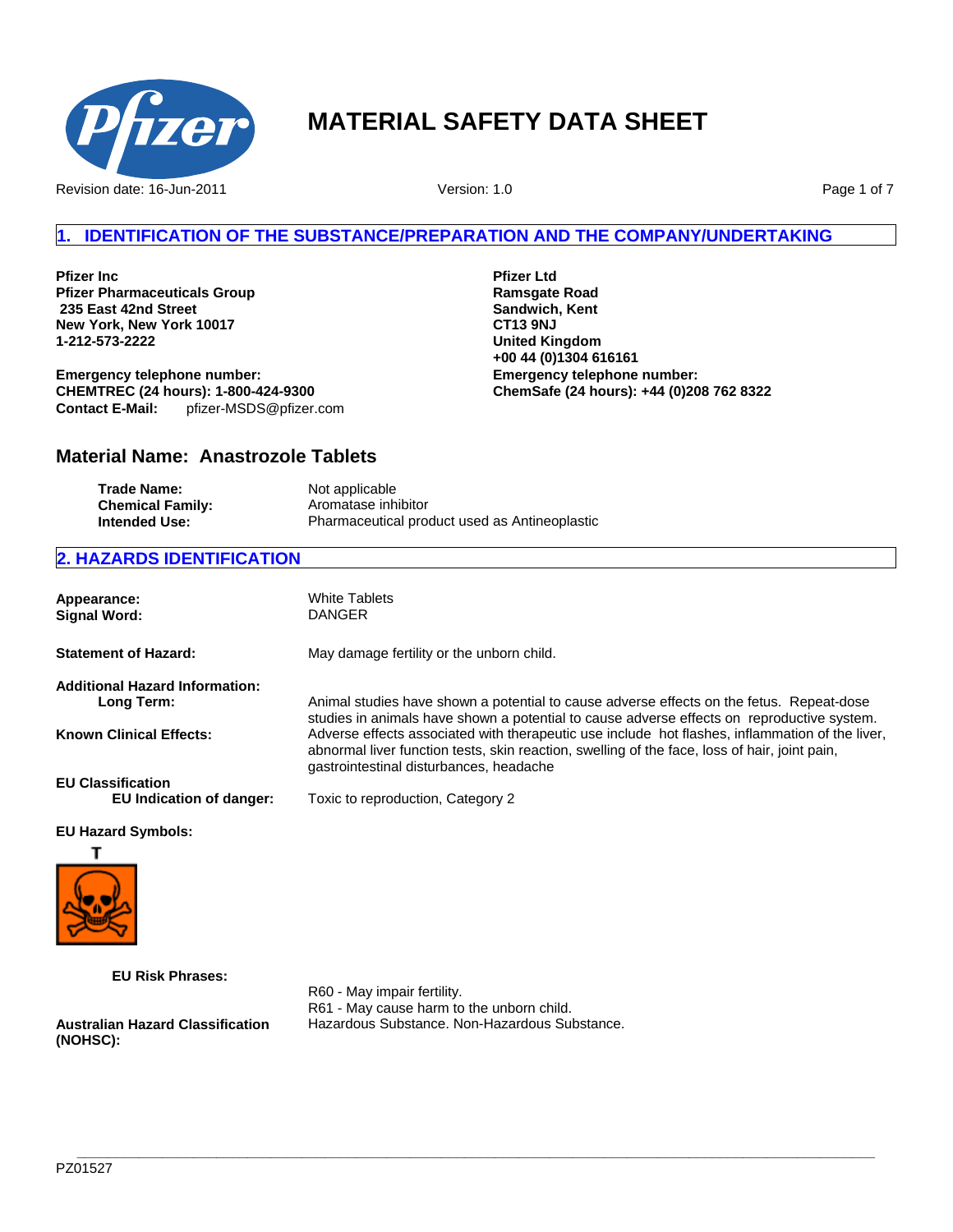**\_\_\_\_\_\_\_\_\_\_\_\_\_\_\_\_\_\_\_\_\_\_\_\_\_\_\_\_\_\_\_\_\_\_\_\_\_\_\_\_\_\_\_\_\_\_\_\_\_\_\_\_\_\_\_\_\_\_\_\_\_\_\_\_\_\_\_\_\_\_\_\_\_\_\_\_\_\_\_\_\_\_\_\_\_\_\_\_\_\_\_\_\_\_\_\_\_\_\_\_\_\_\_**

#### **Material Name: Anastrozole Tablets Revision date: 16-Jun-2011**

**Version: 1.0 Page 2 of 7**

# **2. HAZARDS IDENTIFICATION**

**Note:** This document has been prepared in accordance with standards for workplace safety, which require the inclusion of all known hazards of the active substance or its intermediates regardless of the potential risk. The precautionary statements and warnings included may not apply in all cases. Your needs may vary depending upon the potential for exposure in your workplace.

# **3. COMPOSITION/INFORMATION ON INGREDIENTS**

#### **Hazardous**

| Inaredient         | <b>CAS Number</b> | <b>EU EINECS/ELINCS List   EU Classification</b> |                   | % |
|--------------------|-------------------|--------------------------------------------------|-------------------|---|
| Anastrozole        | 120511-73-1       | Not Listed                                       | Repr.Cat.2:R60-61 |   |
| Magnesium stearate | 557-04-0          | 209-150-3                                        | <b>Not Listed</b> |   |

| Inaredient              | <b>CAS Number</b> | <b>IEU EINECS/ELINCS List EU Classification</b> |            | % |
|-------------------------|-------------------|-------------------------------------------------|------------|---|
| Sodium starch glycolate | 9063-38-1         | Not Listed                                      | Not Listed |   |
| Lactose NF. monohydrate | 64044-51-5        | Not Listed                                      | Not Listed |   |
| Povidone                | 9003-39-8         | Not Listed                                      | Not Listed |   |

**Additional Information:** \* Proprietary

Ingredient(s) indicated as hazardous have been assessed under standards for workplace safety.

#### **For the full text of the R phrases mentioned in this Section, see Section 16**

### **4. FIRST AID MEASURES**

| <b>Eye Contact:</b>  | Flush with water while holding eyelids open for at least 15 minutes. Seek medical attention<br>immediately.                                                                             |
|----------------------|-----------------------------------------------------------------------------------------------------------------------------------------------------------------------------------------|
| <b>Skin Contact:</b> | Remove contaminated clothing. Flush area with large amounts of water. Use soap. Seek<br>medical attention.                                                                              |
| Ingestion:           | Never give anything by mouth to an unconscious person. Wash out mouth with water. Do not<br>induce vomiting unless directed by medical personnel. Seek medical attention immediately.   |
| Inhalation:          | Remove to fresh air and keep patient at rest. Seek medical attention immediately.                                                                                                       |
|                      | Symptoms and Effects of Exposure: For information on potential signs and symptoms of exposure, See Section 2 - Hazards<br>Identification and/or Section 11 - Toxicological Information. |

# **5. FIRE FIGHTING MEASURES**

| <b>Extinguishing Media:</b>           | Use carbon dioxide, dry chemical, or water spray.                                                                             |  |
|---------------------------------------|-------------------------------------------------------------------------------------------------------------------------------|--|
| <b>Hazardous Combustion Products:</b> | Formation of toxic gases is possible during heating or fire.                                                                  |  |
| <b>Fire Fighting Procedures:</b>      | During all fire fighting activities, wear appropriate protective equipment, including self-<br>contained breathing apparatus. |  |
| Fire / Explosion Hazards:             | Not applicable                                                                                                                |  |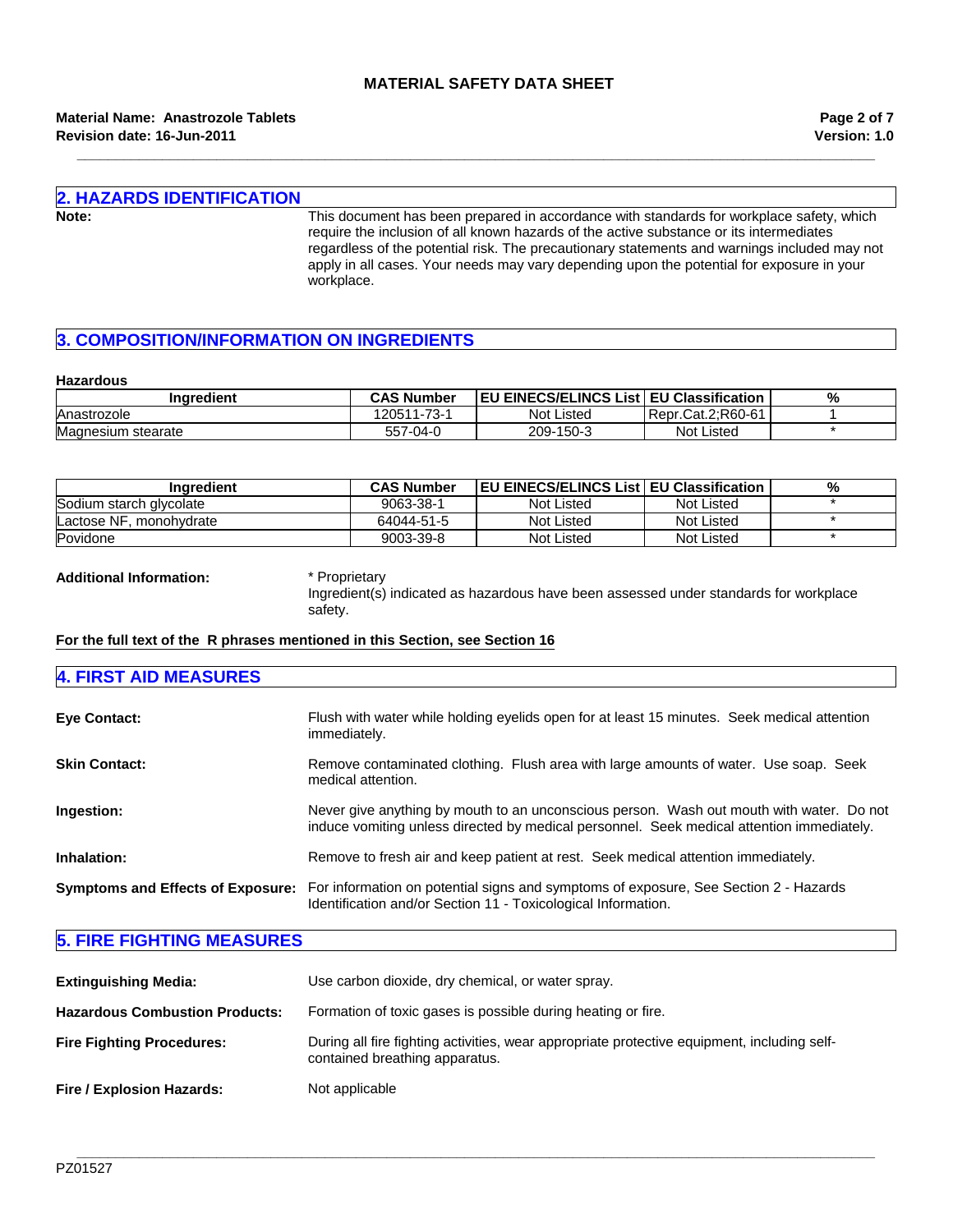**\_\_\_\_\_\_\_\_\_\_\_\_\_\_\_\_\_\_\_\_\_\_\_\_\_\_\_\_\_\_\_\_\_\_\_\_\_\_\_\_\_\_\_\_\_\_\_\_\_\_\_\_\_\_\_\_\_\_\_\_\_\_\_\_\_\_\_\_\_\_\_\_\_\_\_\_\_\_\_\_\_\_\_\_\_\_\_\_\_\_\_\_\_\_\_\_\_\_\_\_\_\_\_**

### **6. ACCIDENTAL RELEASE MEASURES Health and Safety Precautions:** Personnel involved in clean-up should wear appropriate personal protective equipment (see Section 8). Minimize exposure. **Measures for Cleaning / Collecting:** Contain the source of spill if it is safe to do so. Collect spilled material by a method that controls dust generation. A damp cloth or a filtered vacuum should be used to clean spills of dry solids. Clean spill area thoroughly. **Measures for Environmental Protections:** Place waste in an appropriately labeled, sealed container for disposal. Care should be taken to avoid environmental release. **Additional Consideration for Large Spills:** Non-essential personnel should be evacuated from affected area. Report emergency situations immediately. Clean up operations should only be undertaken by trained personnel. **7. HANDLING AND STORAGE**

| Restrict access to work area. Minimize dust generation and accumulation. If tablets or<br>capsules are crushed and/or broken, avoid breathing dust and avoid contact with eyes, skin,<br>and clothing. When handling, use appropriate personal protective equipment (see Section 8).<br>Wash thoroughly after handling. Refer to Section 12 - Ecological Information, for information on<br>potential effects on the environment. Releases to the environment should be avoided. Review<br>and implement appropriate technical and procedural waste water and waste disposal measures<br>to prevent occupational exposure or environmental releases. Potential points of process<br>emissions of this material to the atmosphere should be controlled with dust collectors, HEPA |
|----------------------------------------------------------------------------------------------------------------------------------------------------------------------------------------------------------------------------------------------------------------------------------------------------------------------------------------------------------------------------------------------------------------------------------------------------------------------------------------------------------------------------------------------------------------------------------------------------------------------------------------------------------------------------------------------------------------------------------------------------------------------------------|
| filtration systems or other equivalent controls.<br>Store as directed by product packaging.                                                                                                                                                                                                                                                                                                                                                                                                                                                                                                                                                                                                                                                                                      |
|                                                                                                                                                                                                                                                                                                                                                                                                                                                                                                                                                                                                                                                                                                                                                                                  |

# **8. EXPOSURE CONTROLS / PERSONAL PROTECTION**

**Refer to available public information for specific member state Occupational Exposure Limits.**

| <b>Magnesium stearate</b>                |                                                                                                                                                                                                                                                                        |
|------------------------------------------|------------------------------------------------------------------------------------------------------------------------------------------------------------------------------------------------------------------------------------------------------------------------|
| <b>ACGIH Threshold Limit Value (TWA)</b> | 10 mg/m $3$ TWA                                                                                                                                                                                                                                                        |
| <b>Australia TWA</b>                     | 10 mg/m $3$                                                                                                                                                                                                                                                            |
| <b>Belgium OEL - TWA</b>                 | Listed                                                                                                                                                                                                                                                                 |
| <b>Ireland OEL - TWAs</b>                | Listed                                                                                                                                                                                                                                                                 |
| Lithuania OEL - TWA                      | Listed                                                                                                                                                                                                                                                                 |
| Portugal OEL - TWA                       | Listed                                                                                                                                                                                                                                                                 |
| Spain OEL - TWA                          | Listed                                                                                                                                                                                                                                                                 |
| Sweden OEL - TWAs                        | Listed                                                                                                                                                                                                                                                                 |
|                                          |                                                                                                                                                                                                                                                                        |
| Anastrozole<br>Band (OEB):               | <b>Pfizer Occupational Exposure</b> OEB 5 (control exposure to $\langle$ 1ug/m <sup>3</sup> )                                                                                                                                                                          |
| <b>Engineering Controls:</b>             | Engineering controls should be used as the primary means to control exposures. General<br>room ventilation is adequate unless the process generates dust, mist or fumes. Keep airborne<br>contamination levels below the exposure limits listed above in this section. |
| <b>Environmental Exposure Controls:</b>  | Refer to specific Member State legislation for requirements under Community environmental<br>legislation.                                                                                                                                                              |
| <b>Personal Protective Equipment:</b>    | Refer to applicable national standards and regulations in the selection and use of personal<br>protective equipment (PPE).                                                                                                                                             |
| Hands:                                   | Impervious, disposable gloves (double suggested) are recommended if skin contact with drug<br>product is possible and for bulk processing operations.                                                                                                                  |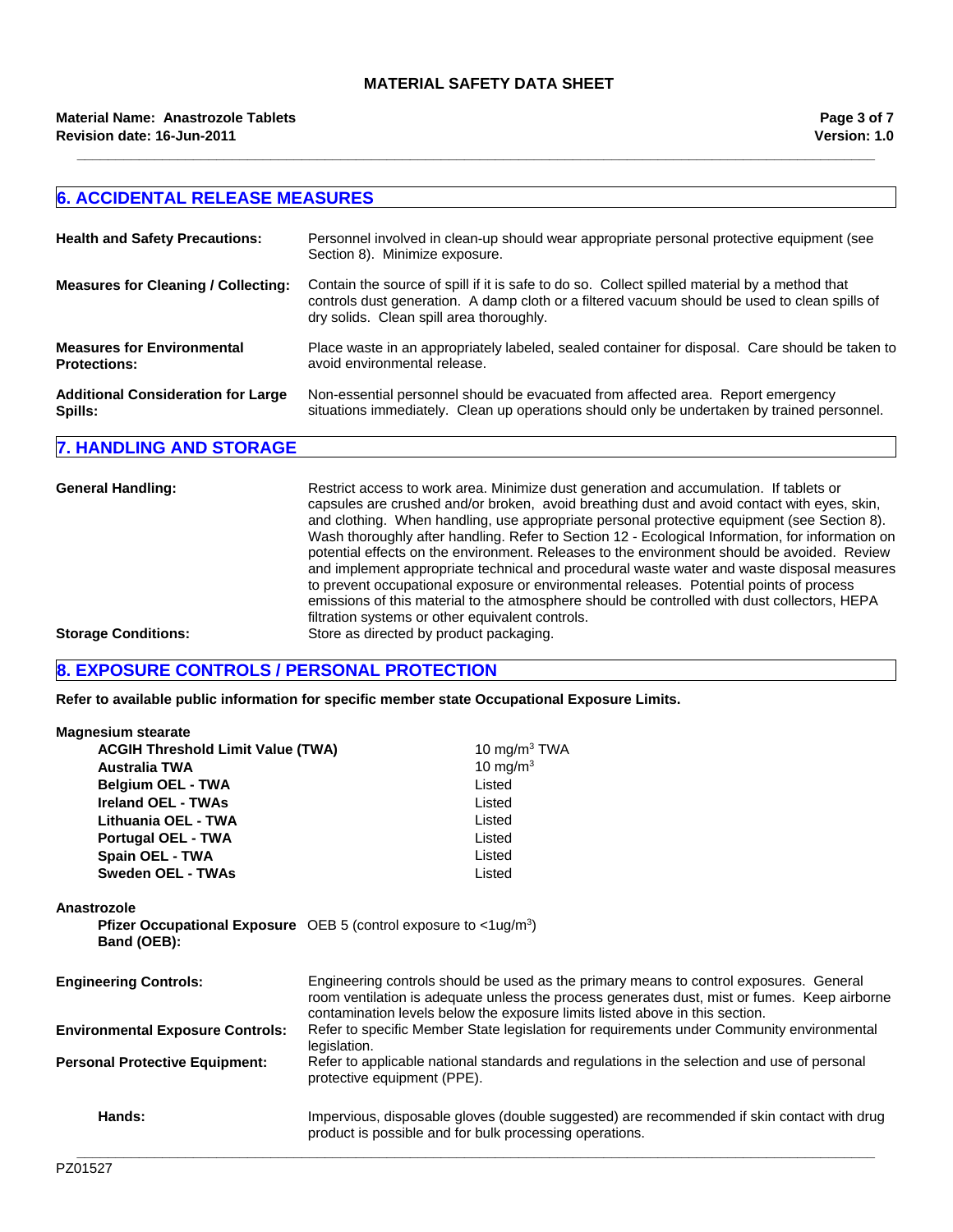**\_\_\_\_\_\_\_\_\_\_\_\_\_\_\_\_\_\_\_\_\_\_\_\_\_\_\_\_\_\_\_\_\_\_\_\_\_\_\_\_\_\_\_\_\_\_\_\_\_\_\_\_\_\_\_\_\_\_\_\_\_\_\_\_\_\_\_\_\_\_\_\_\_\_\_\_\_\_\_\_\_\_\_\_\_\_\_\_\_\_\_\_\_\_\_\_\_\_\_\_\_\_\_**

| <b>8. EXPOSURE CONTROLS / PERSONAL PROTECTION</b><br>Eyes:<br>Skin: | possible and for bulk processing operations.                                                                                                                                                                         | Wear safety glasses or goggles if eye contact is possible. | Impervious disposable protective clothing is recommended if skin contact with drug product is |
|---------------------------------------------------------------------|----------------------------------------------------------------------------------------------------------------------------------------------------------------------------------------------------------------------|------------------------------------------------------------|-----------------------------------------------------------------------------------------------|
| <b>Respiratory protection:</b>                                      | If airborne exposures are within or exceed the Occupational Exposure Band (OEB) range, wear<br>an appropriate respirator with a protection factor sufficient to control exposures to the bottom of<br>the OEB range. |                                                            |                                                                                               |
| 9. PHYSICAL AND CHEMICAL PROPERTIES                                 |                                                                                                                                                                                                                      |                                                            |                                                                                               |
| <b>Physical State:</b>                                              | <sup>-</sup> Tablets                                                                                                                                                                                                 | Color:                                                     | White                                                                                         |

| <b>10. STABILITY AND REACTIVITY</b> |                                                                    |  |
|-------------------------------------|--------------------------------------------------------------------|--|
| <b>Chemical Stability:</b>          | Stable under normal conditions of use.                             |  |
| <b>Conditions to Avoid:</b>         | Fine particles (such as dust and mists) may fuel fires/explosions. |  |

| <b>Incompatible Materials:</b> | As a precautionary measure, keep away from strong oxidizers |
|--------------------------------|-------------------------------------------------------------|
|                                |                                                             |

Mixture

## **11. TOXICOLOGICAL INFORMATION**

**Molecular Formula:**

**General Information:** There are no data for this formulation. The remaining information describes the potential hazards of the individual ingredients.

**Molecular Weight:** Mixture

#### **Acute Toxicity: (Species, Route, End Point, Dose)**

#### **Povidone**

Rat Oral LD50 100 g/kg

#### **Magnesium stearate**

Rat Oral LD50 >2000mg/kg Rat InhalationLC50 >2000mg/m3

#### **Anastrozole**

RatOralLD50 >100mg/kg RatIP LD50 >50mg/kg DogOralLD50 >45mg/kg

**Acute Toxicity Comments:** A greater than symbol (>) indicates that the toxicity endpoint being tested was not achievable at the highest dose used in the test.

#### **Irritation / Sensitization: (Study Type, Species, Severity)**

#### **Repeated Dose Toxicity: (Duration, Species, Route, Dose, End Point, Target Organ)**

## **Anastrozole**

6 Month(s)RatNo route specified1mg/kg/dayLOAELFemale reproductive system

# **Reproduction & Developmental Toxicity: (Study Type, Species, Route, Dose, End Point, Effect(s))**

## **Anastrozole**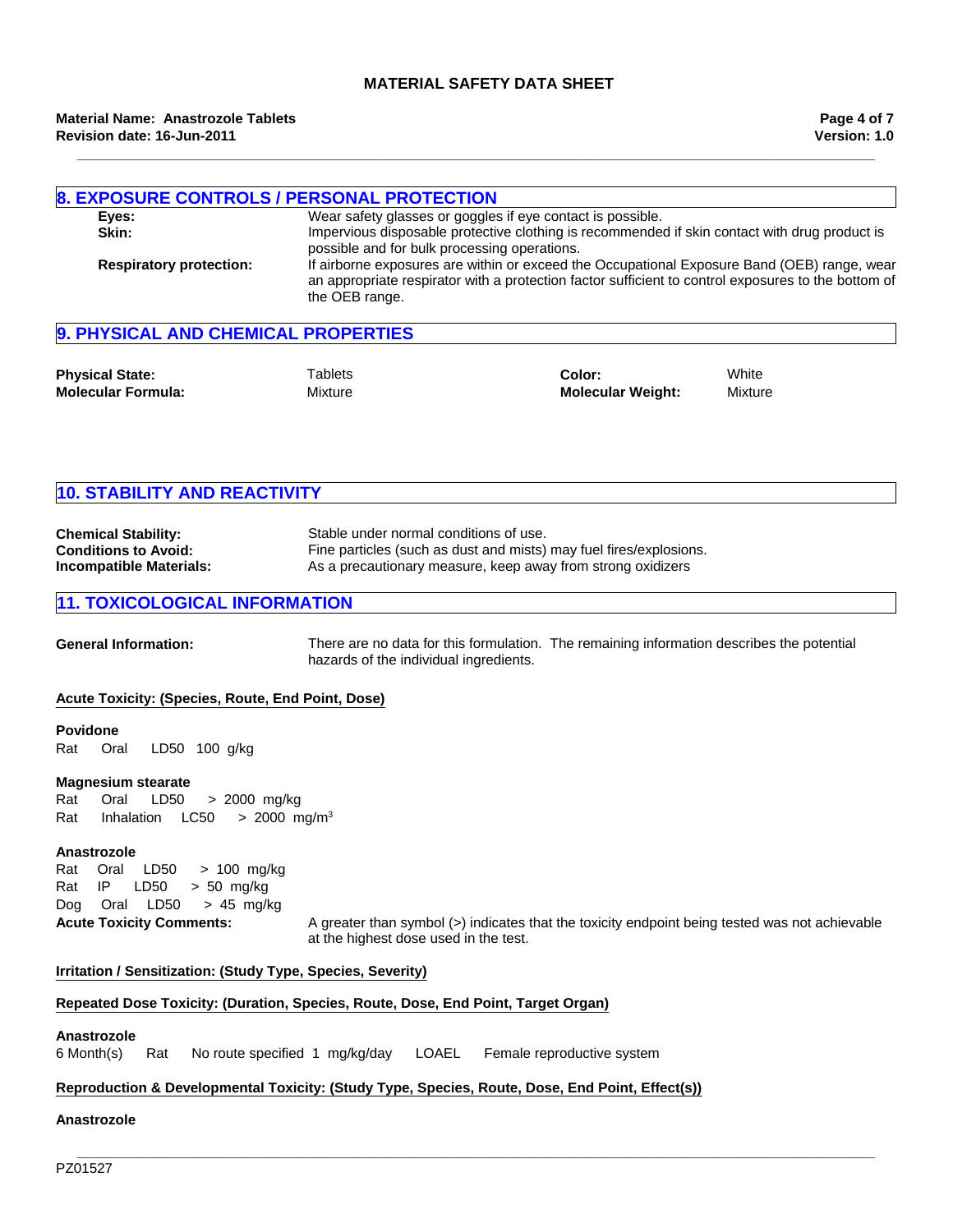**\_\_\_\_\_\_\_\_\_\_\_\_\_\_\_\_\_\_\_\_\_\_\_\_\_\_\_\_\_\_\_\_\_\_\_\_\_\_\_\_\_\_\_\_\_\_\_\_\_\_\_\_\_\_\_\_\_\_\_\_\_\_\_\_\_\_\_\_\_\_\_\_\_\_\_\_\_\_\_\_\_\_\_\_\_\_\_\_\_\_\_\_\_\_\_\_\_\_\_\_\_\_\_**

| <b>11. TOXICOLOGICAL INFORMATION</b>                                                                                                                                       |                                                                                                                                                                                                                                                                        |  |
|----------------------------------------------------------------------------------------------------------------------------------------------------------------------------|------------------------------------------------------------------------------------------------------------------------------------------------------------------------------------------------------------------------------------------------------------------------|--|
| Fertility and Embryonic Development                                                                                                                                        | Oral 0.02 mg/kg/day LOAEL<br>Rat<br>Fetotoxicity, Fertility                                                                                                                                                                                                            |  |
| Embryo / Fetal Development<br>Oral 1.0 mg/kg/day NOAEL<br>Rat<br>Not Teratogenic                                                                                           |                                                                                                                                                                                                                                                                        |  |
| Embryo / Fetal Development<br>Rabbit                                                                                                                                       | <b>NOAEL</b><br>Oral 0.2 mg/kg/day<br>Not Teratogenic                                                                                                                                                                                                                  |  |
|                                                                                                                                                                            |                                                                                                                                                                                                                                                                        |  |
| Genetic Toxicity: (Study Type, Cell Type/Organism, Result)                                                                                                                 |                                                                                                                                                                                                                                                                        |  |
| Anastrozole<br>In Vitro Bacterial Mutagenicity (Ames)<br>In Vitro Mammalian Cell Mutagenicity<br>In Vitro Chromosome Aberration<br>In Vivo Micronucleus<br>Rat<br>Negative | Salmonella, E. coli<br>Negative<br>Chinese Hamster Ovary (CHO) cells<br>Negative<br>Human Lymphocytes<br>Negative                                                                                                                                                      |  |
| Carcinogenicity: (Duration, Species, Route, Dose, End Point, Effect(s))                                                                                                    |                                                                                                                                                                                                                                                                        |  |
| Anastrozole<br>2 Year(s)<br>Rat<br>Oral 5 mg/kg/day LOAEL<br>2 Year(s)<br>Mouse                                                                                            | Oral 25 mg/kg/day LOAEL Liver, Tumors, Thyroid, Female reproductive system<br>Benign tumors                                                                                                                                                                            |  |
| <b>Carcinogen Status:</b>                                                                                                                                                  | None of the components of this formulation are listed as a carcinogen by IARC, NTP or OSHA.                                                                                                                                                                            |  |
| <b>Povidone</b>                                                                                                                                                            |                                                                                                                                                                                                                                                                        |  |
| IARC:                                                                                                                                                                      | Group 3                                                                                                                                                                                                                                                                |  |
|                                                                                                                                                                            |                                                                                                                                                                                                                                                                        |  |
| <b>12. ECOLOGICAL INFORMATION</b>                                                                                                                                          |                                                                                                                                                                                                                                                                        |  |
| <b>Environmental Overview:</b>                                                                                                                                             | Environmental properties have not been investigated. Releases to the environment should be<br>avoided.                                                                                                                                                                 |  |
| <b>13. DISPOSAL CONSIDERATIONS</b>                                                                                                                                         |                                                                                                                                                                                                                                                                        |  |
| <b>Waste Treatment Methods:</b>                                                                                                                                            | Dispose of waste in accordance with all applicable laws and regulations. Member State<br>specific and Community specific provisions must be considered. Considering the relevant<br>known environmental and human health hazards of the material, review and implement |  |

appropriate technical and procedural waste water and waste disposal measures to prevent occupational exposure and environmental release. It is recommended that waste minimization be practiced. The best available technology should be utilized to prevent environmental

releases. This may include destructive techniques for waste and wastewater.

**14. TRANSPORT INFORMATION**

**The following refers to all modes of transportation unless specified below.**

Not regulated for transport under USDOT, EUADR, IATA, or IMDG regulations.

# **15. REGULATORY INFORMATION**

**EU Symbol:** T **EU Indication of danger:** Toxic to reproduction, Category 2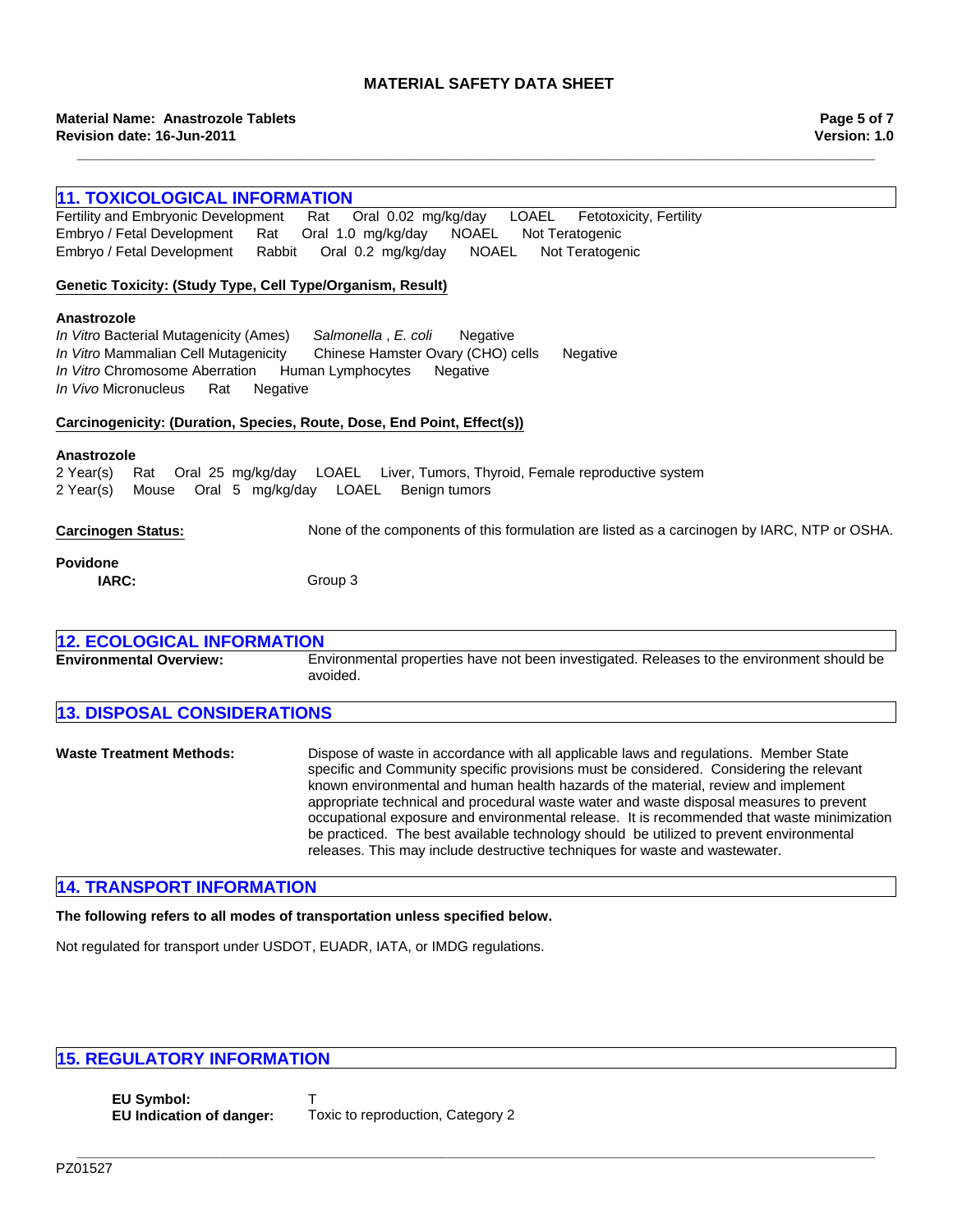**Version: 1.0 Page 6 of 7**

| <b>15. REGULATORY INFORMATION</b> |                                                                |  |
|-----------------------------------|----------------------------------------------------------------|--|
| <b>EU Risk Phrases:</b>           |                                                                |  |
|                                   | R60 - May impair fertility.                                    |  |
|                                   | R61 - May cause harm to the unborn child.                      |  |
| <b>EU Safety Phrases:</b>         |                                                                |  |
|                                   | S22 - Do not breathe dust.                                     |  |
|                                   | S36/37 - Wear suitable protective clothing and gloves.         |  |
|                                   | S53 - Avoid exposure - obtain special instructions before use. |  |

**\_\_\_\_\_\_\_\_\_\_\_\_\_\_\_\_\_\_\_\_\_\_\_\_\_\_\_\_\_\_\_\_\_\_\_\_\_\_\_\_\_\_\_\_\_\_\_\_\_\_\_\_\_\_\_\_\_\_\_\_\_\_\_\_\_\_\_\_\_\_\_\_\_\_\_\_\_\_\_\_\_\_\_\_\_\_\_\_\_\_\_\_\_\_\_\_\_\_\_\_\_\_\_**

S57 - Use appropriate containment to avoid environmental contamination.

**OSHA Label:** DANGER May damage fertility or the unborn child.

## **Canada - WHMIS: Classifications**

#### **WHMIS hazard class:** Class D, Division 2, Subdivision A



| Sodium starch glycolate<br><b>Inventory - United States TSCA - Sect. 8(b)</b><br><b>Australia (AICS):</b>                                   | Listed<br><b>Listed</b>       |
|---------------------------------------------------------------------------------------------------------------------------------------------|-------------------------------|
| Lactose NF, monohydrate<br><b>Australia (AICS):</b>                                                                                         | Listed                        |
| <b>Povidone</b><br><b>Inventory - United States TSCA - Sect. 8(b)</b><br><b>Australia (AICS):</b>                                           | Listed<br>Listed              |
| <b>Magnesium stearate</b><br><b>Inventory - United States TSCA - Sect. 8(b)</b><br><b>Australia (AICS):</b><br><b>EU EINECS/ELINCS List</b> | Listed<br>Listed<br>209-150-3 |

# **16. OTHER INFORMATION**

#### **Text of R phrases mentioned in Section 3**

R60 - May impair fertility. R61 - May cause harm to the unborn child. Data Sources: **Publicly available toxicity information**. Safety data sheets for individual ingredients.

**Prepared by:** Product Stewardship Hazard Communications Pfizer Global Environment, Health, and Safety Operations